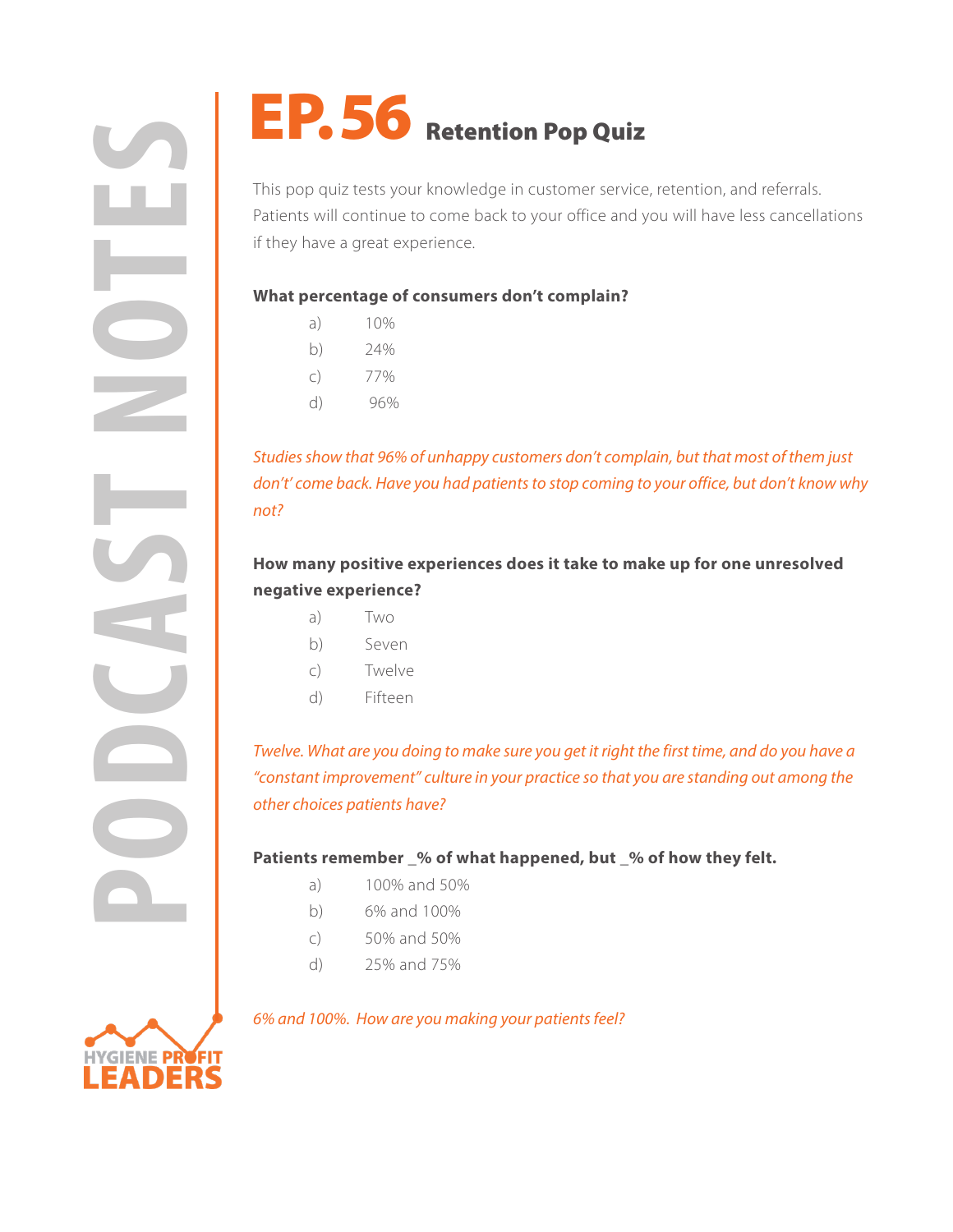

### **How much more does is cost to acquire a new customer than to retain one?**

- a) About the same
- b) 6 times more
- c) 10 time more
- d) 50 times more

*It costs about 6 times more to acquire new customers. Marketing is not cheap, so what are you doing in your office to retain your patients? This takes work—you can't just hope people will come back time and again. It is said that if you just retain 5% of your customers, you will still see profits of nearly 100%.*

### **What percentage of your patients should be generated from direct referrals?**

- a) 10%
- b) 25%
- c) 50%
- d) 90%

*At least 50%. Referred patients already have a connection (through the "refer-er") to you that others may not. Is everyone in your practice making sure to ask new patients and existing ones?*

# **According to industry standards, what is the average percentage of openings often seen in most offices due to cancellations or no-shows?**

- a) 10%
- b) 15%
- c) 25%
- d) 50%

*About 15%. Just because it is what happens commonly in offices, does not mean it should be happening in yours. You don't want to be part of this club. Your goal should be less than 5%-- are you tracking this number or even aware of what it is? This is a number that is good to know based on facts, not just feelings. It may feel like you didn't have many openings last month, or it may feel like this is not a problem in your practice, but the only way to know is to keep an eye on it.*